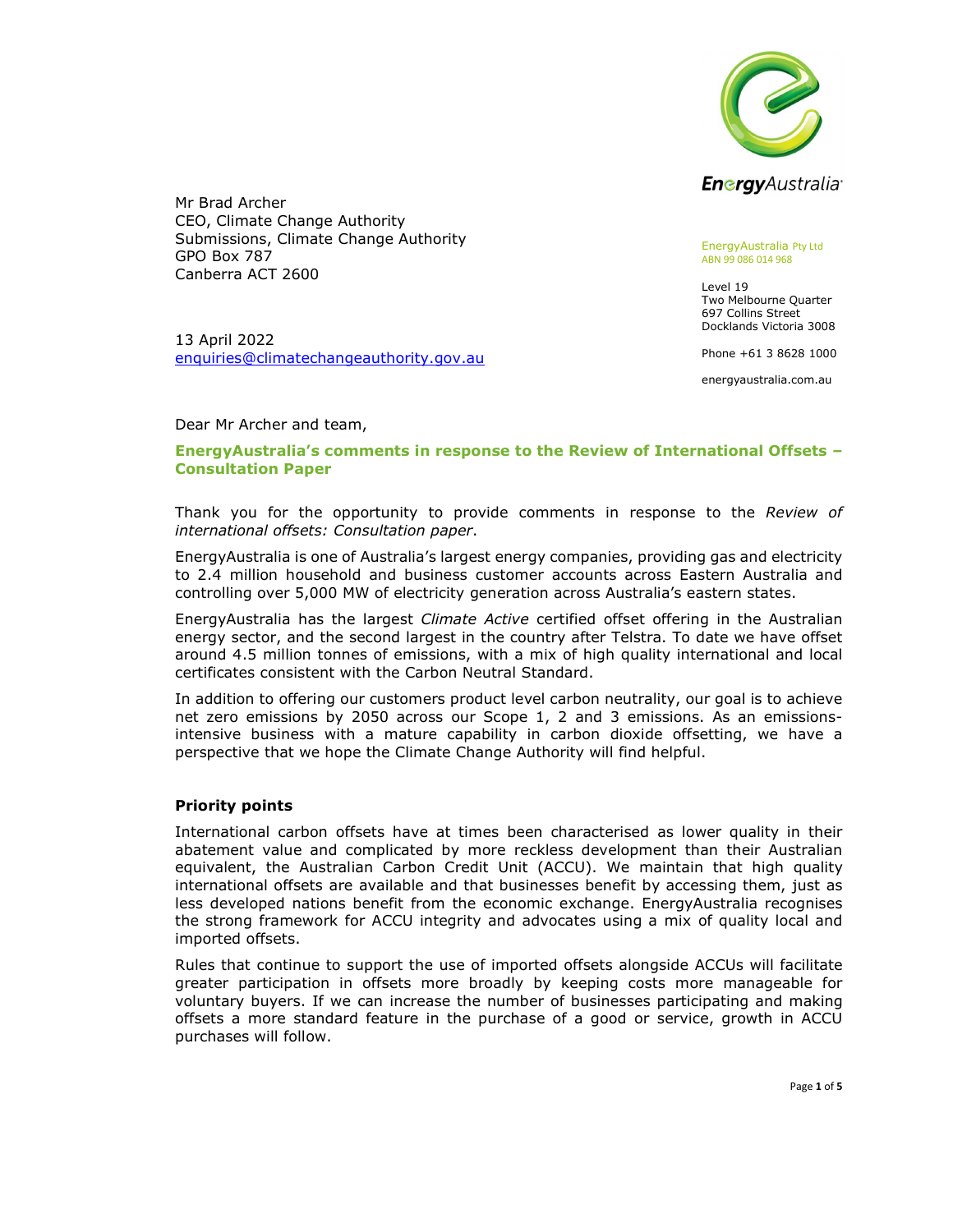EnergyAustralia will value stable and supportive regulatory settings to allow the continued procurement of international units through the transition into operations consistent with Article 6 of the Paris Agreement rulebook.

The deployment of incoming rules that require Corresponding Adjustments will take time, and some nations might comply sooner than others. It will be important that, through this period of transition, Australian businesses are still supported under Climate Active accreditation rules to access international sources of offsets that don't yet comply. Administration of pragmatic interim measures will be central to a smooth and successful transition into Paris-aligned practices.

The voluntary purchase of offsets by Australian companies occurs today because there is a foundation of trust. This trust exists because stakeholders and customers believe that the company buying the offsets is achieving something positive for the planet that would not have occurred without their purchase of those offsets. To maintain this trust, rule changes should be considered in an open and transparent manner, with time taken for consultation and with adequate time for parties to adjust their offset strategies, whether changes touch ACCUs or the use of international certificates. Trust in international offset parameters permeates to enhance trust in ACCU markets and vice versa.

Question 19 in the Consultation Paper engages with how offsets bought voluntarily by companies are treated. As Australia's second largest voluntary buyer of offsets, we seek to maintain our customers' confidence that these offsets go beyond stated policies to achieve abatement that would not have occurred without our contribution. We encourage deep consideration of the impact to trust in voluntary offset markets if those offsets are to be counted towards the pre-set national target. Perspectives might be different for offsets used for compliance.

# General

## 1. What considerations should guide the use of international offsets in Australia?

EnergyAustralia offsets the emissions associated with household electricity and gas use at no extra cost to participating customers and offers larger customers the option of energy bundled with offsets. Like many companies buying offsets voluntarily, we have been able to grow our impact and accommodate the costs by accessing the lower price point of international Certified Emissions Reductions (CERs) in addition to local ACCUs.

Our customers value the opportunity to help reduce greenhouse gas emissions by accessing offsets, and this offering might be harder to maintain if the use of international units is discouraged.

With the highest possible participation in voluntary offsetting, and companies buying a mix of local and imported offsets, we can expect the positive by-product of growing production and use of local, Australian offsets. We must be careful to avoid making imported offsets appear less legitimate.

Article 6.4 of the Paris Climate Agreement, culminating from 30 years of experience in the creation and trading of international offsets, provides structure to safeguard integrity and address the risk of double counting. The Subsidiary Body for Scientific and Technology Advice and the Supervisory Body are working to deliver operational elements that will support the global market. We anticipate material progress over the next 18 months, and evolution over the following years as countries implement the new rulebook. It will be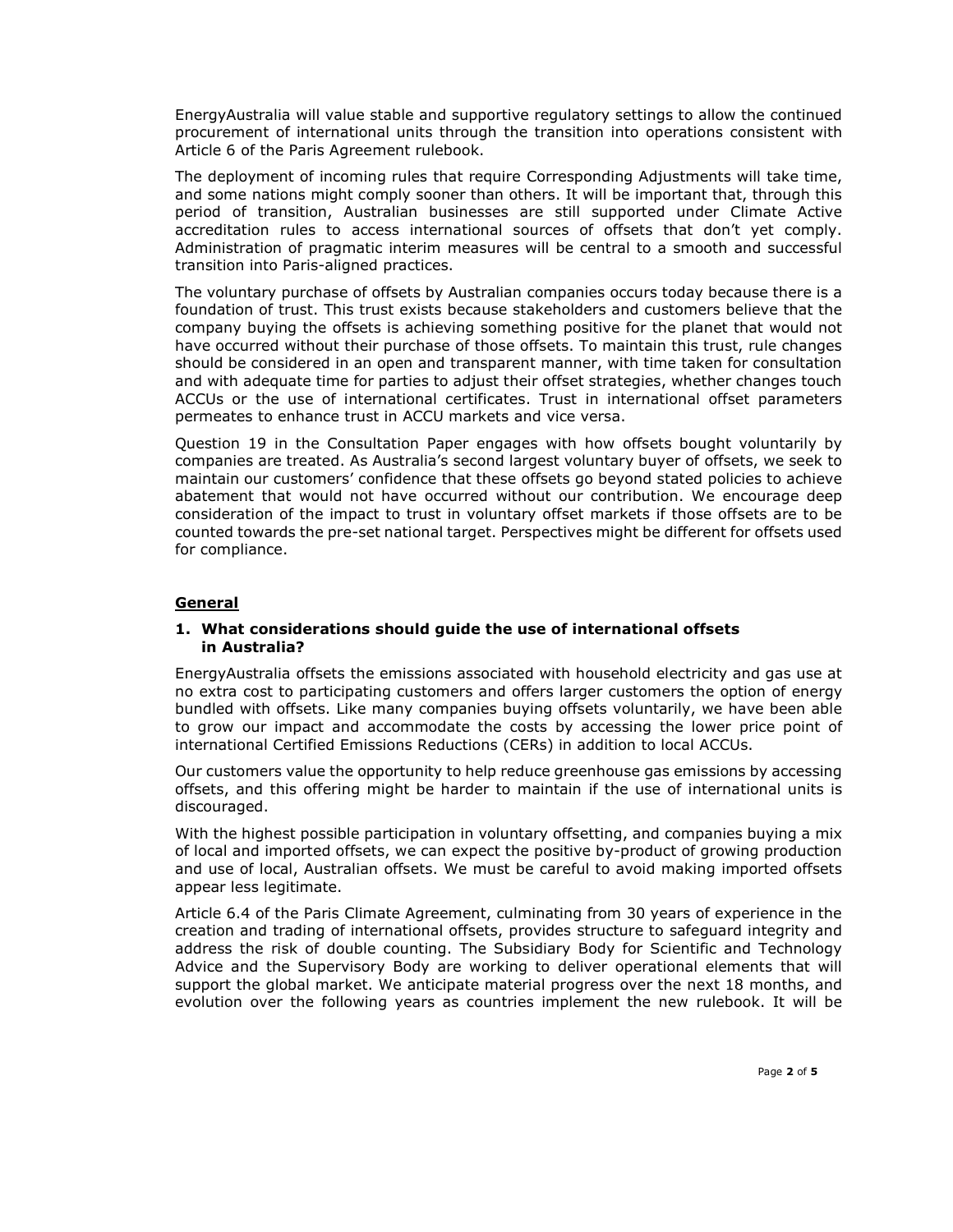important that Australia has an appropriate interface with the resulting international market such that we remain synchronised as the international market evolves.

There is a misconception that offsets created outside of Australia are inferior, with lower additionality and integrity and other associated problems. There is no doubt that low quality offsets exist, and particularly in older vintages. The maturation of the market, the protections afforded under the incoming Paris rulebook, and Australia's participation in the Indo-Pacific Carbon Offsets Scheme (IPCOS) will each build capability and trust. International units have an important role to play in helping Australian companies decarbonise, and in turn in providing incomes to less developed nations that will benefit global climate goals.

#### 2. What is the role of offsets in Australia's transition to net zero emissions and how might this change over time?

Consistent with Climate Active Carbon Neutral Standard, offsets should be used in addition to efforts to reduce emissions. They are not intended to defer or lessen efforts to reduce core emissions. Rather, they offer an important counterbalance for hard to abate sectors, and for bringing forward the effects of reduced emissions where underlying reductions would face delay. In future decades, offsets that can draw down atmospheric greenhouse gas emissions might become important if climate objectives are missed.

Our use of offsets should reflect that there is a time-value of greenhouse gas emissions that should preference outcomes that reduce emissions sooner rather than later. Offsets provide a way of time-shifting emissions that would otherwise exist until a socially, economically or technically workable emissions reduction solution can be applied. In this way, offsets can be particularly useful for complex emissions categories shaped by multiple participants, such as Scope 3 emissions, or emissions from activities for which no nearterm low carbon alternative exists.

## 2b. What are the opportunities and risks presented by international offsets now and into the future?

Offsets produced overseas can deliver very high-quality emissions outcomes, can sometimes delivered to participating businesses at lower cost than equivalent local offsets, and can achieve important co-benefits for nations in our region and further afield. EnergyAustralia supports the use of a mix of local and imported quality offsets.

For companies choosing to import international offsets and using them towards local Climate Active certification, it will become critical that those offsets are not counted simultaneously in more than one country. The practice of Corresponding Adjustments, consistent with the for Article 6.4 rule book, will addresses this need. In the long term, to the extent that different offset standards fail to ensure that Corresponding Adjustments are made, these emissions classes might be removed from the Carbon Neutral Standard to address the risk of double counting. However, we note that implementation of new Corresponding Adjustments will take considerable time and international trading will need to remain open through this transition.

Offset integrity is very important to buyers, both in terms of achieving a full tonne of additional abatement for every certificate and in avoiding the risk of purchasing offsets that might be associated with harm. These risks are not confined to international offsets but can be exacerbated by the information asymmetry associated with some international markets. We support efforts to align international quality standards and build transparency.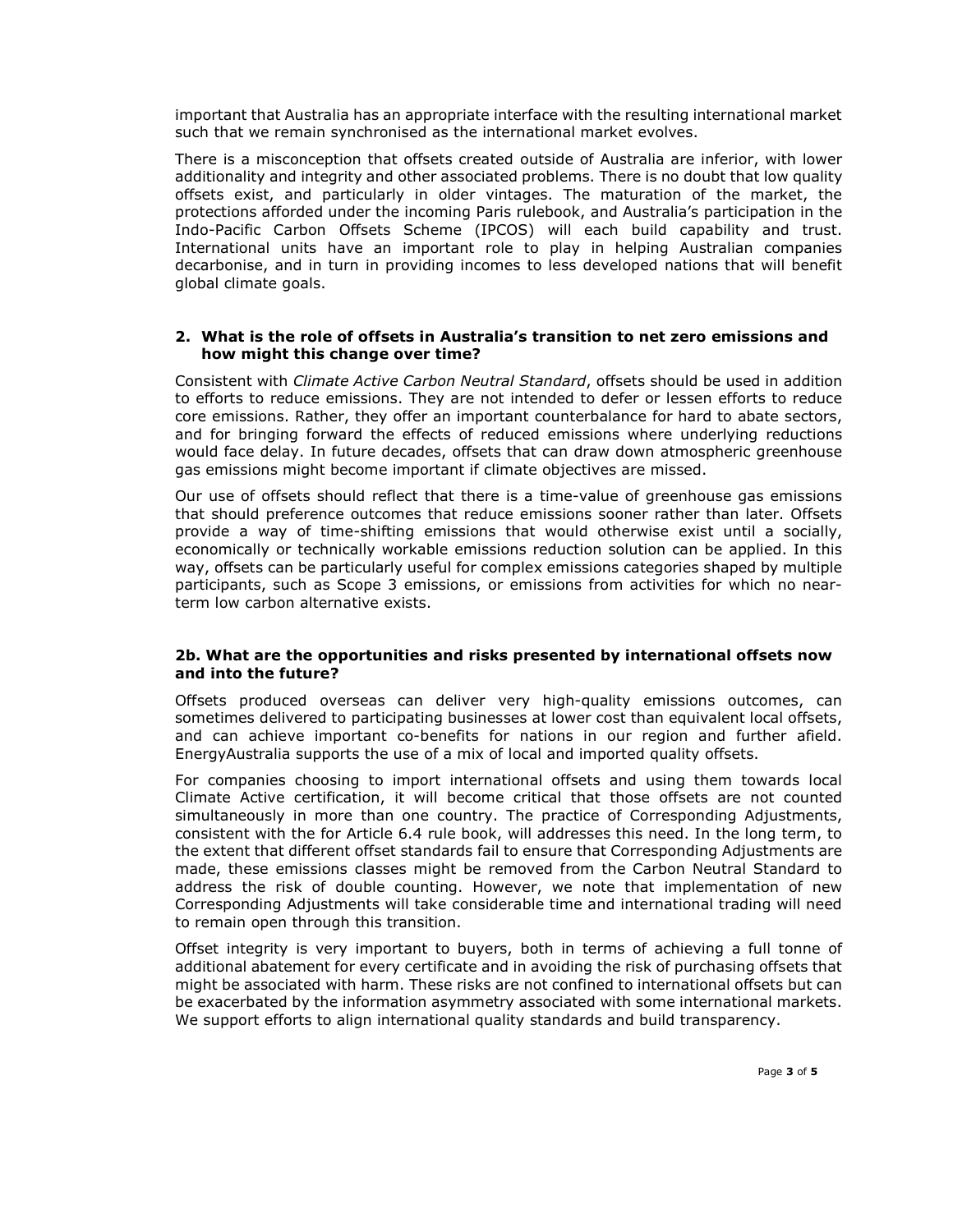We note that the use of international offsets must be supported by customer trust and that trust in offsets is impacted if there are abrupt changes made to offset rules, irrespective of whether those rules are domestic or international. Changes such as the new requirement for 20% of offsets to be comprised of ACCUs, make it more difficult to take a long-term position on participation in domestic and international markets. Planning and corporate participation are enhanced through consultation around changes, transparency and market independence.

Today, corporate purchases of ACCUs and international offsets purchased voluntarily are surrendered within the Australian National Registry of Emissions Units (ANREU) and are visible as business rather than Government offsets. It is important that this separate classification remains in place, and that voluntary participation in the future is recognised as additional to stated policies. There would be risks relevant to trust and participation in voluntary offset markets if changes were made in the future to count such offsets towards the national target.

## 3. Are there lessons to be learned from experience with international carbon markets to date? What are most relevant to this review?

Offset markets are historically subject to price movement and evolution. To enable buyers to manage pricing risks it is important that regulatory and policy stability provide conditions conducive to long-term buying strategies.

#### Governance arrangements

#### 8. In the context of the Paris Agreement, how important is it to consider the governance and institutional arrangements in place for the generation, trade and use of offsets?

Robust governance is necessary to maintain the integrity of offsets. There should be separation of duties in place to ensure that there are appropriate controls between offset methodology creation, project certification, project compliance, and certificate procurement.

It is also important that the governance arrangements keep pace with international arrangements attached to Article 6.4 emissions reduction units. By attaching Australian institutional arrangements to international criteria, we can avoid falling behind global standards.

## Co-benefits

## 10. How important is it that offsets also produce co-benefits?

#### a. How important is it that IPCOS produces co-benefits in partner countries?

Information should be available so that the market can appropriately value co-benefits and reward offsets that achieve multiple objectives. The underlying price of the carbon abatement, however, should be consistent and based on achieving each credible, verified and additional tonne of abatement. The voluntary sector shouldn't be compelled to price in-co-benefits. Rather, the most important enabler to drive income to projects that achieve multiple sustainability goals will be the quality of information available on co-benefits.